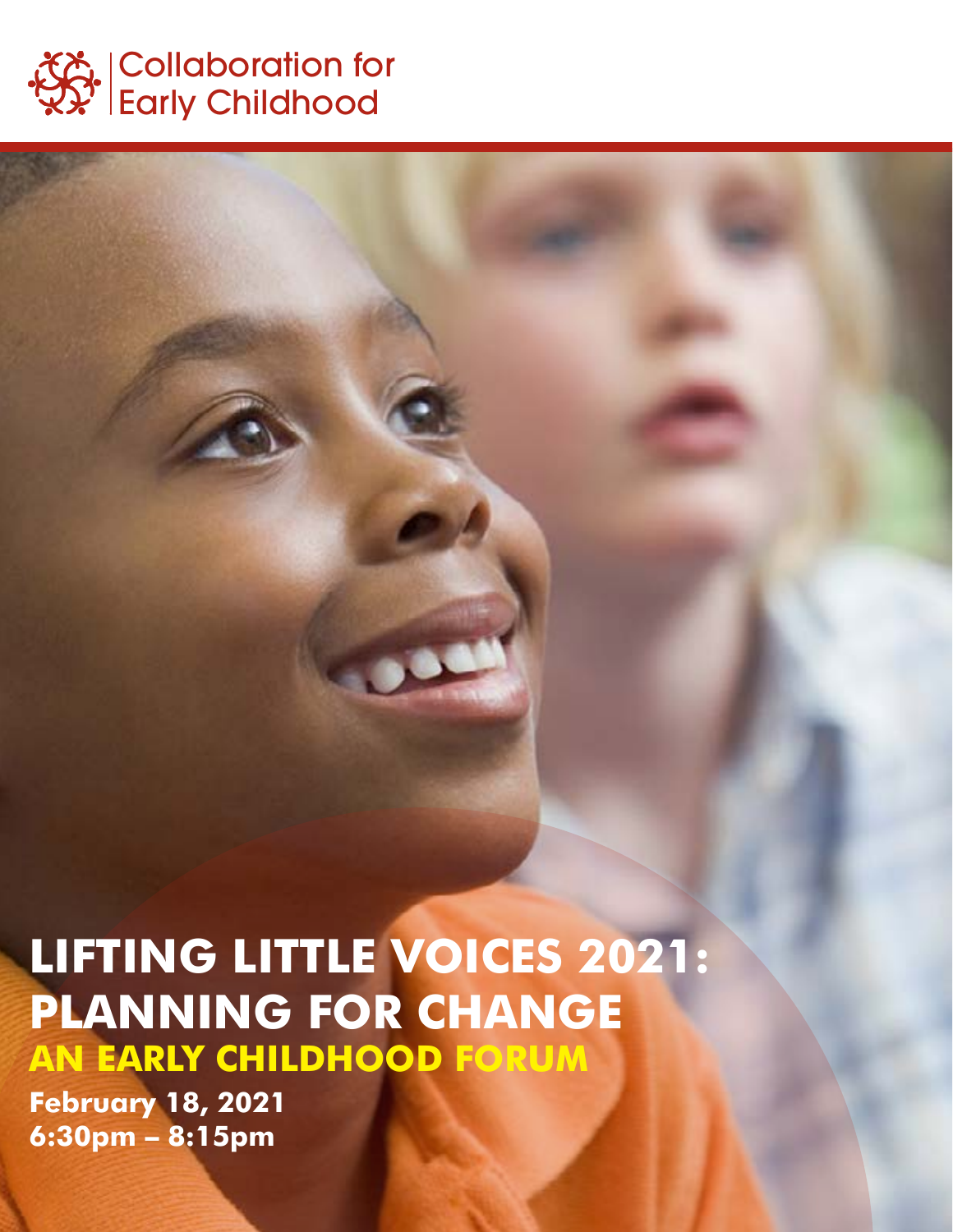## **Agenda**

Lifting Little Voices is a biennial community forum, hosted by the Collaboration for Early Childhood, to bring local leaders together to discuss the importance of early childhood in policy and leadership decisions.

| 6:30 <sub>pm</sub> | Welcome. John Borrero                                                                                                                                                                                                                                                                                                                                                                                                                                                                        |
|--------------------|----------------------------------------------------------------------------------------------------------------------------------------------------------------------------------------------------------------------------------------------------------------------------------------------------------------------------------------------------------------------------------------------------------------------------------------------------------------------------------------------|
| $6:35$ pm          | Overview of the Collaboration. Sophie Grimes                                                                                                                                                                                                                                                                                                                                                                                                                                                 |
| $6:45$ pm          | Community Systems Development: What Does It Take? Grace Araya                                                                                                                                                                                                                                                                                                                                                                                                                                |
| $7:05$ pm          | Panel Discussion: The State of Our Community with Questions and Answers.                                                                                                                                                                                                                                                                                                                                                                                                                     |
|                    | <b>Health and Development</b><br>Rebecca Barbato, Loyola Center for Health<br><b>Family Engagement</b><br><b>Whitney Brooks</b> , Collaboration for Early Childhood<br>Jacqueline Moore, Equity Team Oak Park<br>Equity and Opportunity<br><b>Early Care and Education</b><br><b>Jill Pacyna</b> , Henry Wadsworth Longfellow School<br><b>Bob Tucker</b> , Chicago Community Loan Fund<br><b>Business/Economic Impact</b><br>Male Engagement<br><b>Raheem Young</b> , Welcome to Fatherhood |
| 7:50pm             | <b>Implications for Policy and Advocacy. Dana Garner</b>                                                                                                                                                                                                                                                                                                                                                                                                                                     |
| 8:10pm             | Next Steps/Closure. Becki Streit                                                                                                                                                                                                                                                                                                                                                                                                                                                             |
| 8:15pm             | Adjourn/Exit Survey                                                                                                                                                                                                                                                                                                                                                                                                                                                                          |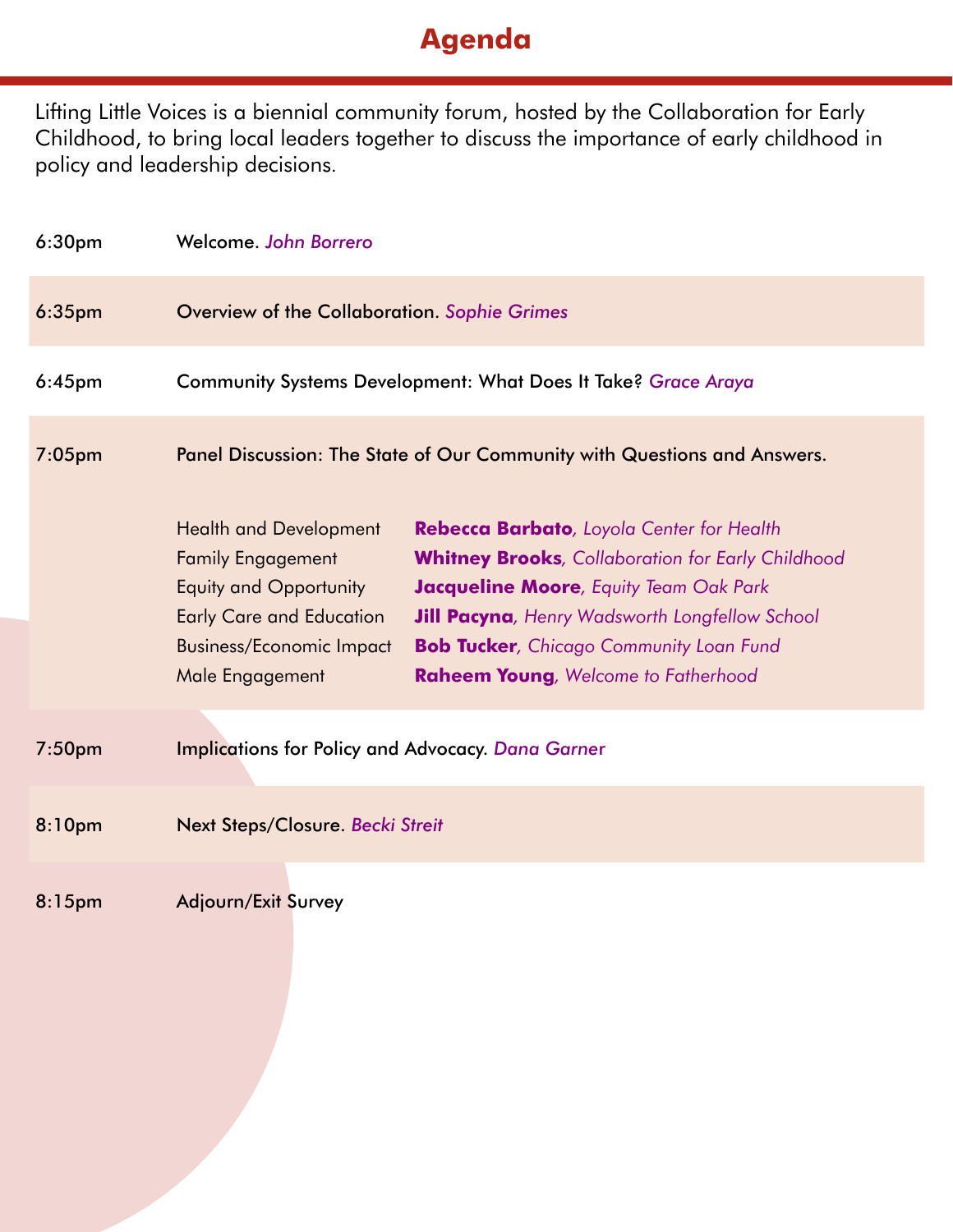## **Speakers & Panelists**



#### **Grace Araya**  *Illinois Action for Children*

Grace Araya is the Director of Community Systems Statewide Supports at Illinois Action for Children. She leads a team that provides training and technical assistance to early childhood collaborations across the state.

Her work is focused on strengthening local communities' ability to develop and implement community-wide, collaborative strategies that improve outcomes for children and families.



#### **Rebecca Barbato** *Loyola Medicine*

Dr. Rebecca Barbato, MD is a pediatric specialist with over 19 years of experience serving children and families in the Chicago area. She provides primary care services for children of all ages, from infants to teenagers.

She operates her medical practice at Loyola's North Riverside Family Health Center.



#### **John Borrero** *Collaboration for Early Childhood*

John's career has been devoted to working on behalf of young children and families, with a focus on underserved communities. He is proud to have served in both national and local leadership roles across the early childhood landscape.

John is currently the Executive Director for the Collaboration for Early Childhood.



#### **Whitney Brooks** *Collaboration for Early Childhood*

Whitney brings a unique perspective both as a parent of two children, and as a preschool teacher here in Oak Park. Whitney is heavily involved in community outreach and she helps to facilitate the Collaboration's annual Parent Leadership Training. She serves on the Family Advisory Committee for the Illinois Early Learning Council and holds a BA in Criminology and Sociology from Dominican University.

Whitney is currently a Community Ambassador for the Collaboration for Early Childhood.



#### **Dana Garner Illinois Facilities Fund (IFF)**

Dana's vast career in non-profit management and Head Start has provided her with professional job opportunities that include positions as Early Childhood Education Program Manager, Director of Training, Executive Director, Quality Assurance Director, and Professional Leadership & Development Consultant. Dana received a Bachelor of Arts in Social Work from Hampton University, and a Master's degree in Social Service Administration from the University of Chicago.

Dana is currently an Early Childhood Education Program Manager with IFF in Chicago.

#### **Sophie Grimes** *Collaboration for Early Childhood*

Sophie comes to Illinois from the NYC Department of Education in the Office of Teacher Recruitment & Quality, where she supported on impactful messaging, teacher recruitment campaigns, and managed a resource website for current NYC public school teachers. She brings a creative lens and a background in social media marketing to the role of Communications Coordinator for the Collaboration for Early Childhood.



#### **Jackie Moore** *E-Team*

As a practicing psychologist, Jackie focuses on program development for family systems and child development in the context of poverty. Jackie earned MA and PhD degrees in Human Development from the School of Education at University of California, Los Angeles.

Jackie Moore is a member of the E-Team in Oak Park and the School Board President at Oak Park and River Forest High School.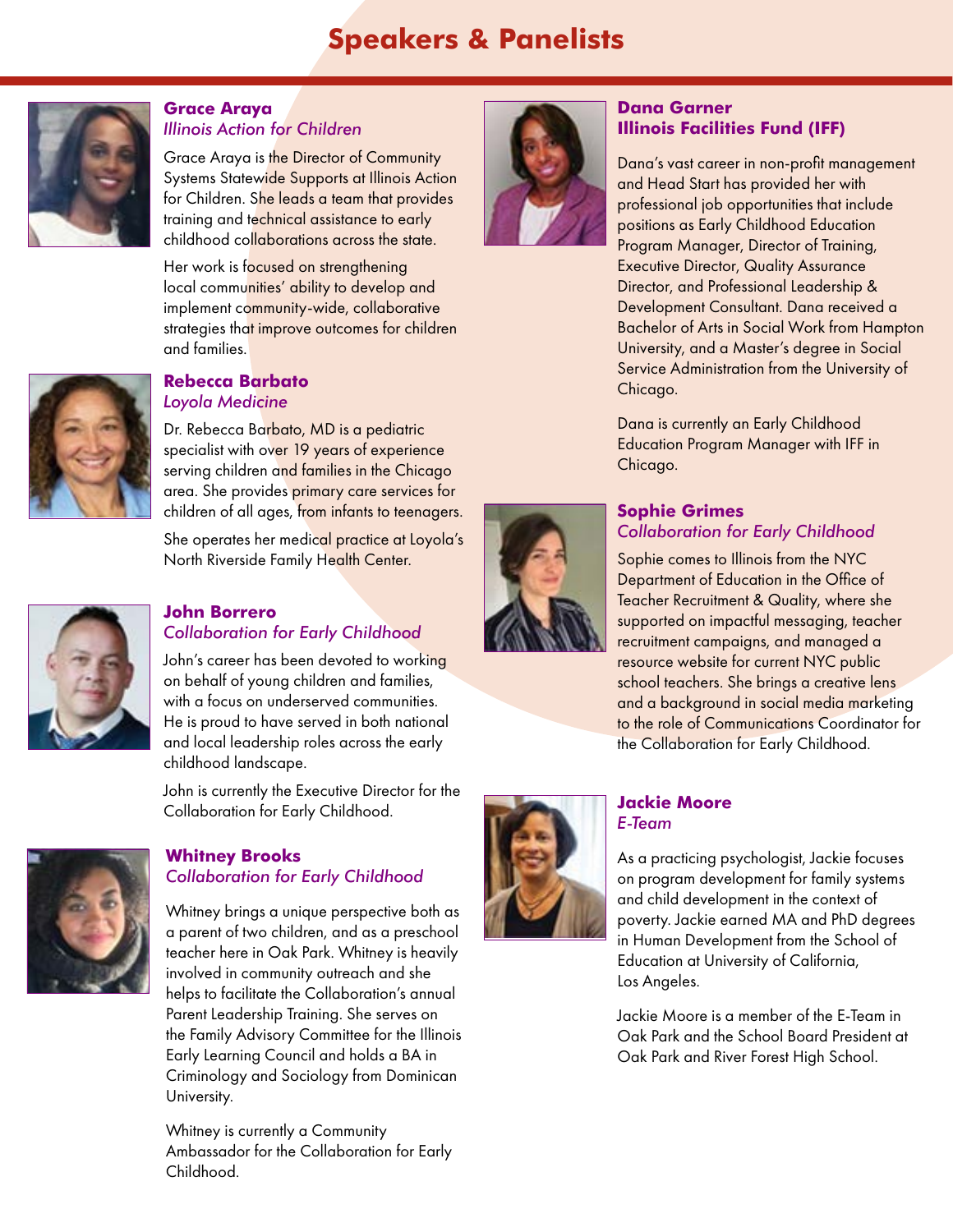## **Speakers & Panelists**



#### **Jill Pacyna**

#### *Henry Wadsworth Longfellow School*

Jill Pacyna has been a Reflective Prekindergarten teacher for 19 years, as well as an Engaged Parent Advocate, and Dedicated Equality Activist.

Jill has a BS in Early Childhood Education and an MA in Reading with an ELL Endorsement.

# **Rebecca Streit**

## *Collaboration for Early Childhood*

Becki Streit is the Chair of the Collaboration's Board of Directors. A retired special education teacher and administrator, her career focused on early intervention for children with special needs, working with school districts to create and support access for students, and providing high-quality instruction to students with a variety of learning challenges.



#### **Bob Tucker** *Chicago Community Loan Fund*

Bob Tucker joined the Chicago Community Loan Fund in June 2015 as the Chief Operating Officer and Executive Vice President of Programs. He leads internal operations and provides strategic leadership to ensure CCLF executes its business plan and fulfills its mission to provide flexible, affordable and responsible financing and technical assistance for community stabilization and development efforts and initiatives that benefit low- to moderate-income neighborhoods. He was a Village Trustee on the Village Board of Oak Park, Illinois, from 2011-2019.

#### **Raheem Young** *Welcome to Fatherhood*

Raheem Young works as a Youth Interventionist with Oak Park Township and co-founded a non-profit called Welcome to Fatherhood where he works with dads to help them cope with some of the pressures and stresses of fatherhood. Raheem is a husband and father of three. He created Welcome to Fatherhood to assist other dads in their fatherhood journey by sharing with them his challenges and triumphs.

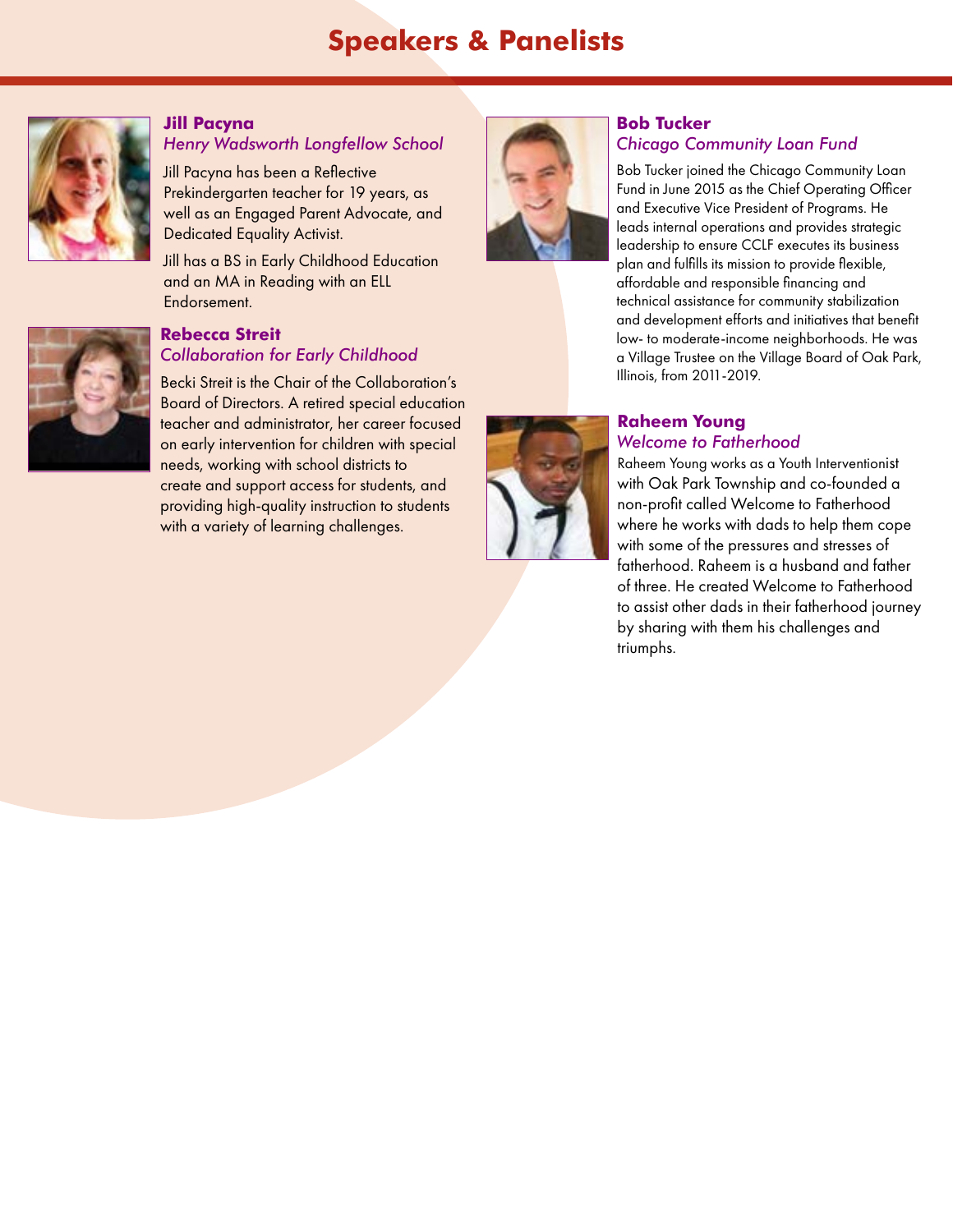### **About the Collaboration**





**Who we are:** The Collaboration for Early Childhood is a public/private partnership that works to narrow the opportunity gap that begins in the first few years of a child's life.

**What we do:** Utilizing an equity lens, we partner with families, educators, health professionals and community members to ensure that our children enter kindergarten healthy, eager to learn, and ready to thrive.



#### **Our Program Service Areas:**

**Early Learning:** Strengthening the success of the preschool classroom experience through professional development and support of our early childhood leaders and educators.

**Health and Development:** Providing support to child health practitioners and administering vision, hearing, and developmental screenings to our children.

**Family Engagement:** Helping families to be advocates for their children and share early childhood knowledge across the parent and caregiver community.

**Community Engagement:** Spreading awareness of early childhood issues and streamlining connections to resources in our community.

Learn more about our work. Partner with us. Be a champion for children. Visit: www.collab4kids.org

**f** in  $\textcircled{p}$   $\blacktriangleright$  #collab4kids 171 S. Oak Park Ave., Oak Park, IL 60302 | info@collab4kids.org | 708-613-6122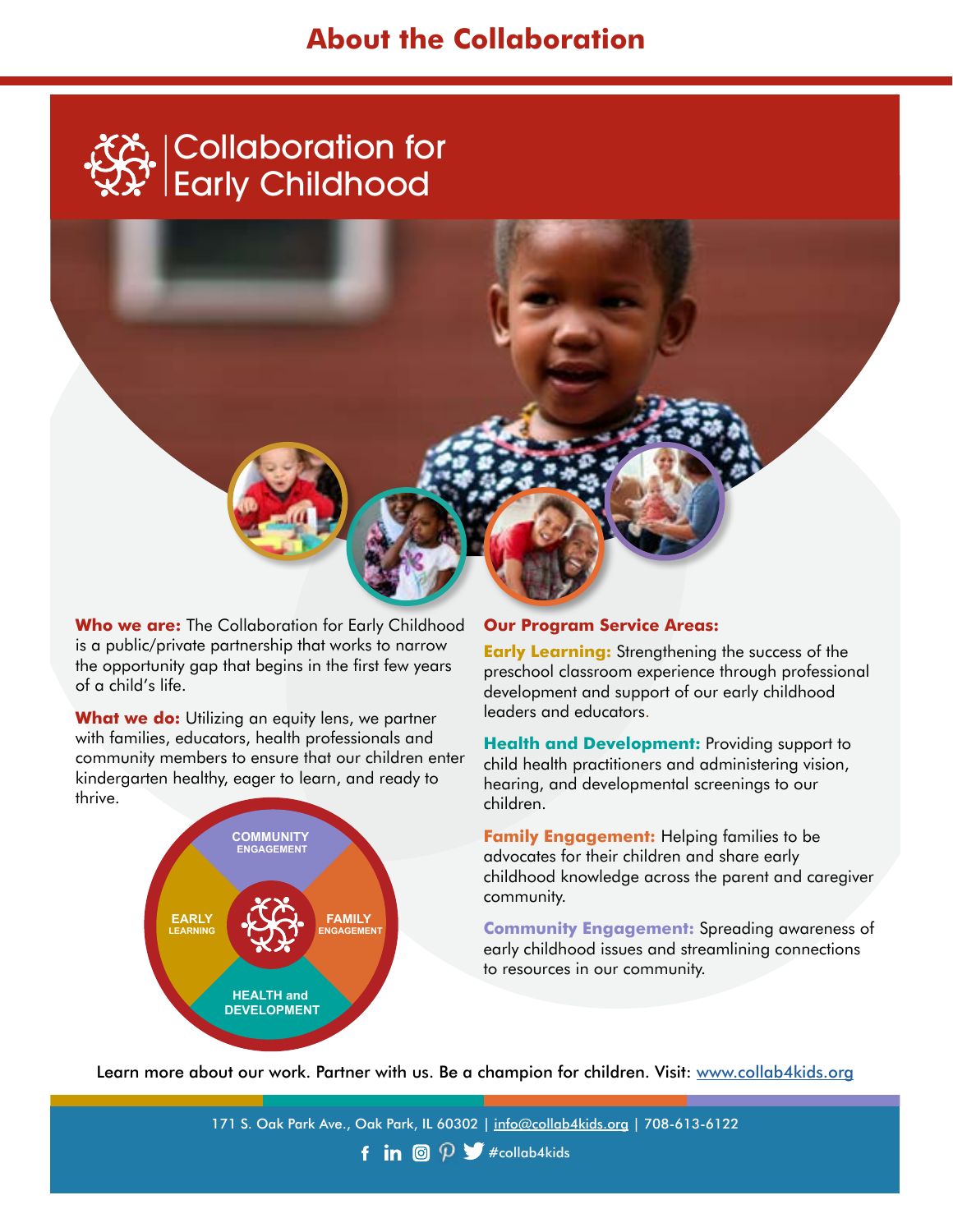## **About the Collaboration**

## **Collaboration for Early Childhood** Program Services Model

We champion high quality early childhood care and learning experiences and support for families so all children develop their full potential.



#### **COMMUNITY ENGAGEMENT**

- Community Resources
- Coordinated Intake
- Public Events
- Communications and Social Media
- Public Awareness Building

#### **EARLY LEARNING**

- Educational Leadership
- Classroom Quality Support
- Transition to Kindergarten
- 
- 

EDUCATION

IN F O

•

**RANATOM** 

•



**Collaboration for Early Childhood Strong Start, Bright Future** 

#### **FAMILY ENGAGEMENT**

- Parenting Skills Training
- Parent Leadership Development

**INTEGRATION** 

AND

ANALYSIS

C E

- Parenting Resource Program
- Fatherhood Support
- Parent Wellness Support

**HEALTH AND DEVELOPMENT**

• Child Health and Screening

<sup>A</sup>WARENES<sup>S</sup> •

- Maternal Health and Home Visiting Support
- Early Childhood Mental Health Support
- Child Health Practitioner Support
- Idren with Disabilities<br>
ADVOCACY<br>
 ADVOCACY • Support for Children with Disabilities

Collaboration for Early Childhood • 171 S. Oak Park Avenue • Oak Park, IL 60302 • (708) 613-6122 **collab4kids.org • #collab4kids**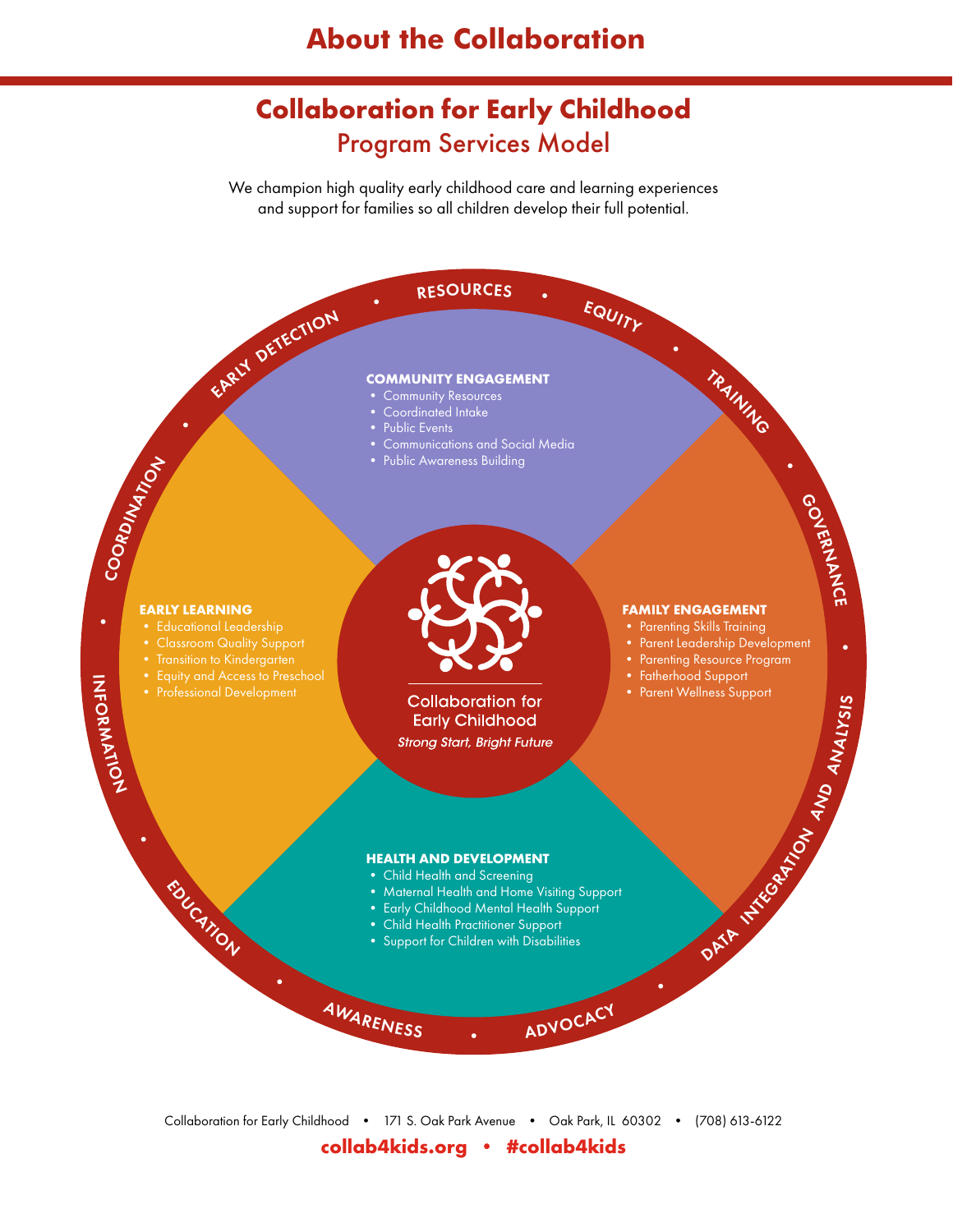## **Next Steps**



## *IN OAK PARK AND RIVER FOREST*

- 1. **BE A PARENT LEADER.** Families First | La Familia Primero is a bilingual parent-led team supported by the Collaboration for Early Childhood. The group works together to build stronger families and make our community better for babies, toddlers and preschoolers. Todos son bienvenidos!
- 2. **VOLUNTEER AT COMMUNITY EVENTS.** Every February, we host an Early Childhood Symposium where teachers and parents from Oak Park and our surrounding communities come together for a day of learning and professional development. We also host and take part in events for the community. We always welcome helping hands.
- 3. **JOIN A COMMITTEE.** The Collaboration's work is guided by committees, which are made up of teachers, providers, parents, and other members of the community. Committees meet several times a year and help steer the direction of the Collaboration. Anyone who wants to support our work is welcome.
- 4. **BECOME A MEMBER OF OUR BOARD OF DIRECTORS.** The Board of Directors oversees all of the operations of the Collaboration. We are always looking for people to join future Board cohorts. Dedicate your time and energy to making a difference in the lives of children under five in our community. Our search for future Board members is ongoing.
- 5. **VISIT OUR FATHERHOOD GROUP.** Welcome all father figures! Welcome to Fatherhood is a supportive men's group where you can share wisdom and borrow wisdom with fathers in Oak Park and surrounding communities. Become part of this important dialogue.
- 6. **LEAD A WORKSHOP FOR TEACHERS OR PARENTS.** Are you a professional in the field with a skill that families or teachers can use? Apply to share your knowledge as part of our yearly workshop programming.
- 7. **PARTICIPATE IN THE OAK PARK/RIVER FOREST FOSTER GRANDPARENT PROGRAM.** The Foster Grandparent program partners senior citizens with local preschool programs. The volunteer "Foster Grandparents" have regular work schedules in classrooms, they help out teachers and spend quality time with young folks. And they can earn a stipend as well (from the Chicago Foster Grandparent office).
- 8. **INVEST IN CHILDREN'S HEALTH.** Attend a Physicians' Network Gathering, Professional Development or other community screening event related to supporting the health of children under five and their families.
- 9. **NO TIME TO VOLUNTEER?** Join the magicmakers in the community who donate to us so that we can expand the services we provide to all of our children.

#### **For more information about these and other opportunities, contact the Collaboration at info@collab4kids.org**